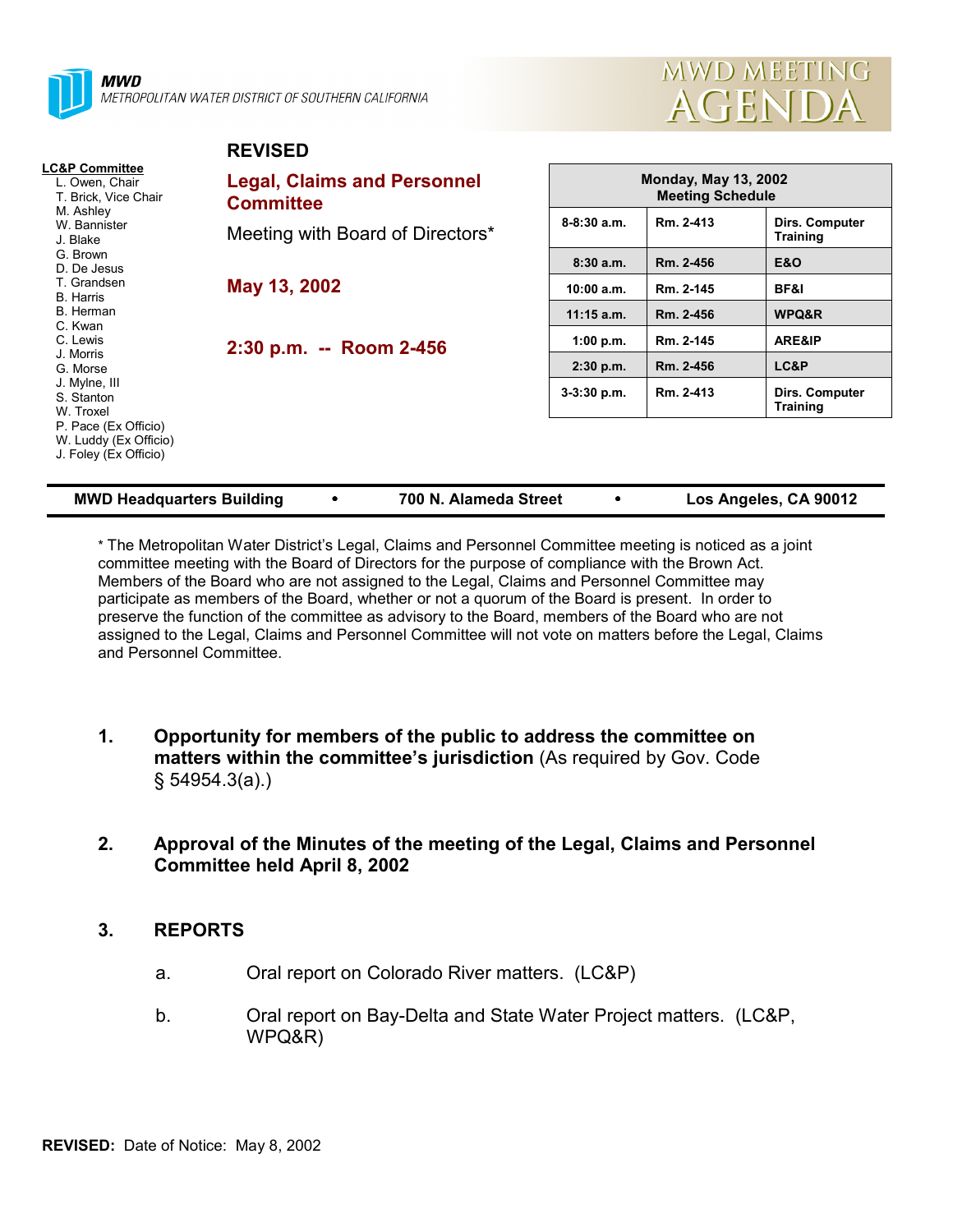# **4. CONSENT CALENDAR ITEMS – ACTION**

None

#### **5. OTHER BOARD ITEMS - ACTION**

9-7 Report on mediation regarding the *Planning and Conservation League, et al. v. Department of Water Resources, et al*., Sacramento County Superior Court Case No. 95CS03216. (LC&P) **(To be distributed at meeting) [Conference with legal counsel—existing litigation; to be heard in closed session pursuant to Gov. Code § 54956.9(a)]**

# **6. BOARD INFORMATION ITEMS**

10-2 Semiannual report on diversity. (LC&P)

# **7. COMMITTEE ITEMS**

- a. Oral report on Metropolitan's Business Outreach Program
- b. Oral report on Bay-Delta litigation cases and on status of Phase 8 settlement proceedings **[Conference with legal counsel—existing litigation; two matters: (1) CALFED Bay-Delta Programmatic EIR Cases, Sacramento County Superior Court Coordinated Proceedings No. JC04152 and (2) State Water Resources Control Board Phase 8 settlement proceedings (SWRCB consideration of alternatives to implement water quality objectives for the Bay-Delta Estuary and related matters; parties: water rights holders in Bay-Delta watershed); to be heard in closed session pursuant to Gov. Code § 54956.9(a)]**
- c. Oral report on *Soboba Band of Mission Indians v. The Metropolitan Water District of Southern California*, U.S.D.C. Case No. 00-04208 GAF (MANx) **[Conference with legal counsel—pending litigation; to be heard in closed session pursuant to Gov. Code § 54956.9(a)]**
- d. Report on MAPA contract negotiations **[Conference with labor negotiators—Metropolitan designated representatives: Joseph Tait and Debbie Dillon; Employee organization: Management and Professional Employees' Association; to be heard in closed session pursuant to Gov. Code § 54957.6]**
- **Added** e. Review of General Counsel's budget for fiscal year 2002/03
	- f. General Counsel's Report of Monthly Activities